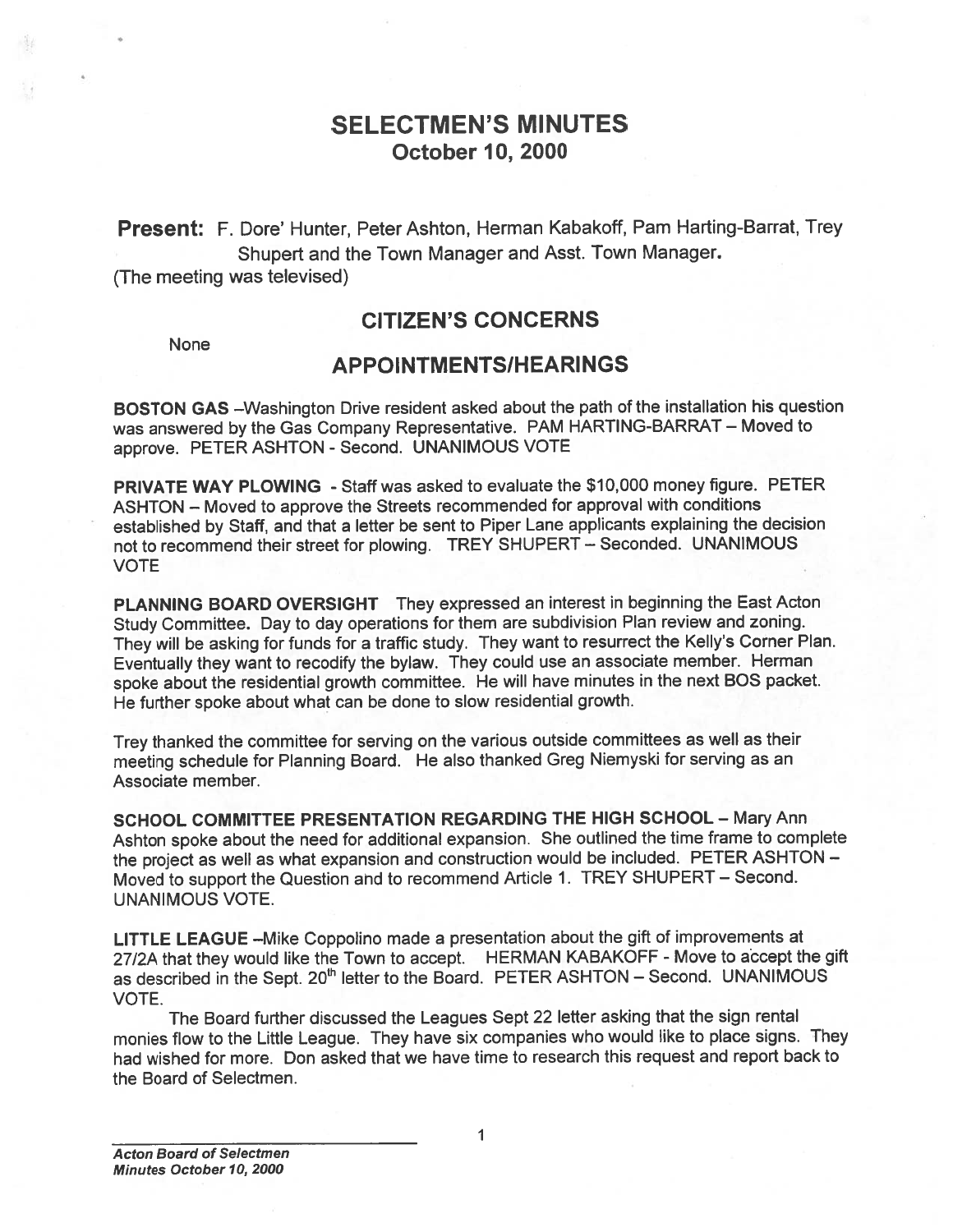## SELECTMEN'S BUSINESS

MBTA — Dore' spoke about the first meeting he attended. He found it very educational. They are the fourth largest transit in United States. The issue about getting rides further out of the area was discussed. It was decided to invite our LRTA Representative in at an upcoming meeting to talk about this issue.

#### OTHER BUSINESS

AWAC QUESTIONNAIRE — Dore' volunteered himself and Peter Ashton to pu<sup>t</sup> their heads together to answer the form.

MINUTE MAN VOCATION SCHOOL - STATE AID — TREY SHUPERT Moved to authorize the Minuteman School District to expen<sup>d</sup> an additional \$10,000 in Chapter <sup>70</sup> Aid to be received in FY2001. PETER ASHTON - Second. UNANIMOUS VOTE

SPECIAL TOWN MEETING — Staff was asked to check to see if we could use the Jr. school field house or high school cafeteria and split up areas if we needed to go longer than 1 night.

ELM STREET TENNIS COURTS — Trey spoke about the tennis complaint. He suggested that the Town Manager apprise Representative Atkins that we are aware of this and it is <sup>a</sup> long standing issue with this neighbor.

GLOBE ARTICLE -Trey spoke about the Boston Globe article regarding Title <sup>V</sup> and wanted the Health Director to repor<sup>t</sup> to the Board about this article.

LEXINGTON HAFC REQUEST - Herman spoke about the Hanscom letter sent by Lexington. It was decided to forward to the HAFC Committee for review and comment.

### **CONSENT**

HERMAN KABAKOFF - Moved to approve - TREY SHUPERT - Second. UNANIMOUS VOTE.

### TOWN MANAGER'S REPORT

NONE

### EXECUTIVE SESSION

TREY SHUPERT - MOVED TO GO iNTO EXECUTIVE SESSION FOR COLLECTIVE BARGAINING - ONLY TO ENTER INTO REGULAR SESSION TO ADJOURN - PAM HARTING-BARRAT - Second. UNANIMOUS VOTE., RØLL CALL WAS TAKEN. ALL AYES.

Will Clean & Henger  $117/00$ 

**Date** 

<u>2</u> Mill May<br>Christine Jovce

Acton Board of Selectmen Minutes October10, 2000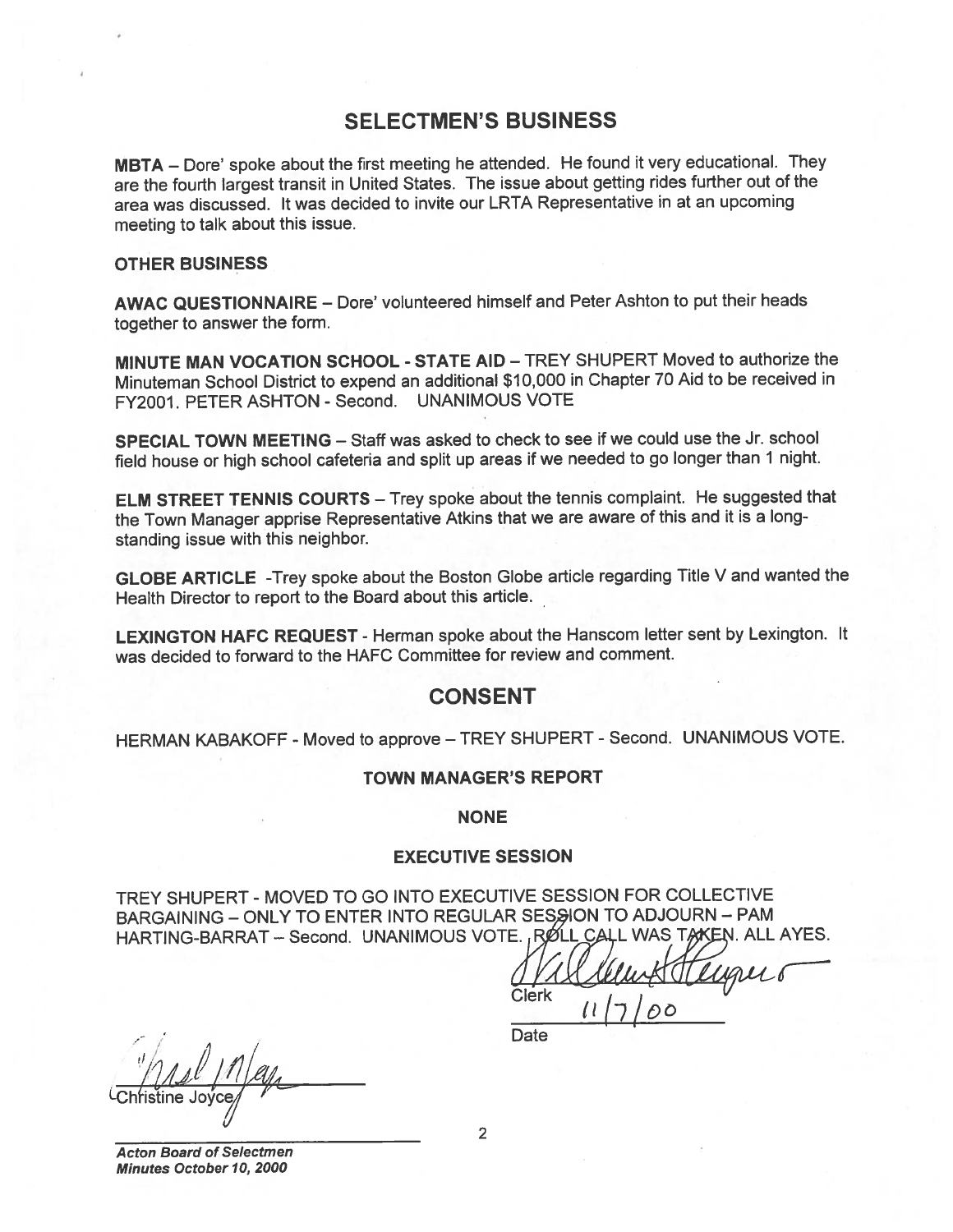October 6, 2000

TO: Board of Selectmen

FROM: F. Dore' Hunter, Chairman

SUBJECT: Selectmen's Report

# AGENDA October 10, 2000 7:30 P.M. in Room 204

## I. CITIZEN'S CONCERNS

# II. PUBLIC HEARINGS & APPOINTMENTS

- 1. 7:31 BOSTON GAS PUBLIC HEARING Washington Drive Extension
- 2. 7:33 PRIVATE WAY PLOWING PETITION Enclosed please find the private way requests for <sup>p</sup>lowing that have been reviewed by Engineering, Highway, Planning, and Conservation for Board action.
- 3. 7:35 PLANNING BOARD OVERSIGHT
- 4. 8:15 SCHOOL COMMITTEE PRESENTATION REGARDING THE HIGH SCHOOL. The Regional School Committee will presen<sup>t</sup> their High School Expansion Project for the Boards' consideration.
- 5. 8:45 LITTLE LEAGUE- League Representatives will be in to presen<sup>t</sup> their <sup>g</sup>ift of Facilities.
- III. SELECTMEN'S BUSINESS
- 6. MBTA Enclosed <sup>p</sup>lease find materials forwarded to the Board from Chairman Hunter
- 7. OTHER BUSINESS

### IV CONSENT AGENDA

8. ACCEPT MINUTES — Enclosed <sup>p</sup>lease find minutes of September 12, 2000 for Board acceptance.

9. BETSY BALL/GEORGIA WHITNEY FUNDS REQUEST - Enclosed please find a confidential reques<sup>t</sup> from the COA director outlining the need for this disbursement.